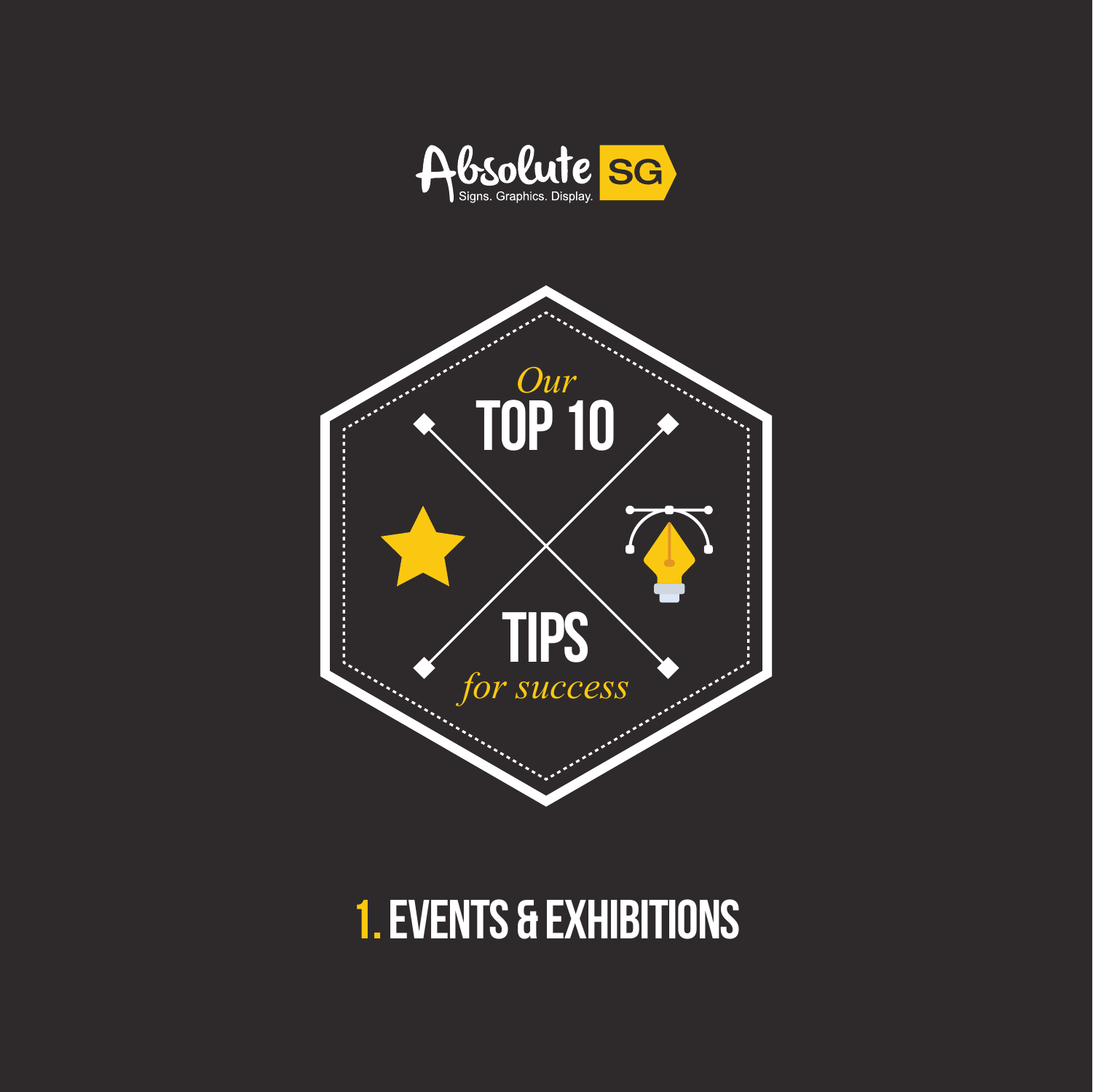# **1. Choose the right show**

Be clear about what you want to achieve and do as much research as you can on the best shows in your industry. Ask suppliers and current customers which shows they would expect to see your type of product or service exhibited at. Visit if possible, get a feel for the event and who is attending and ask current exhibitors about their experience.



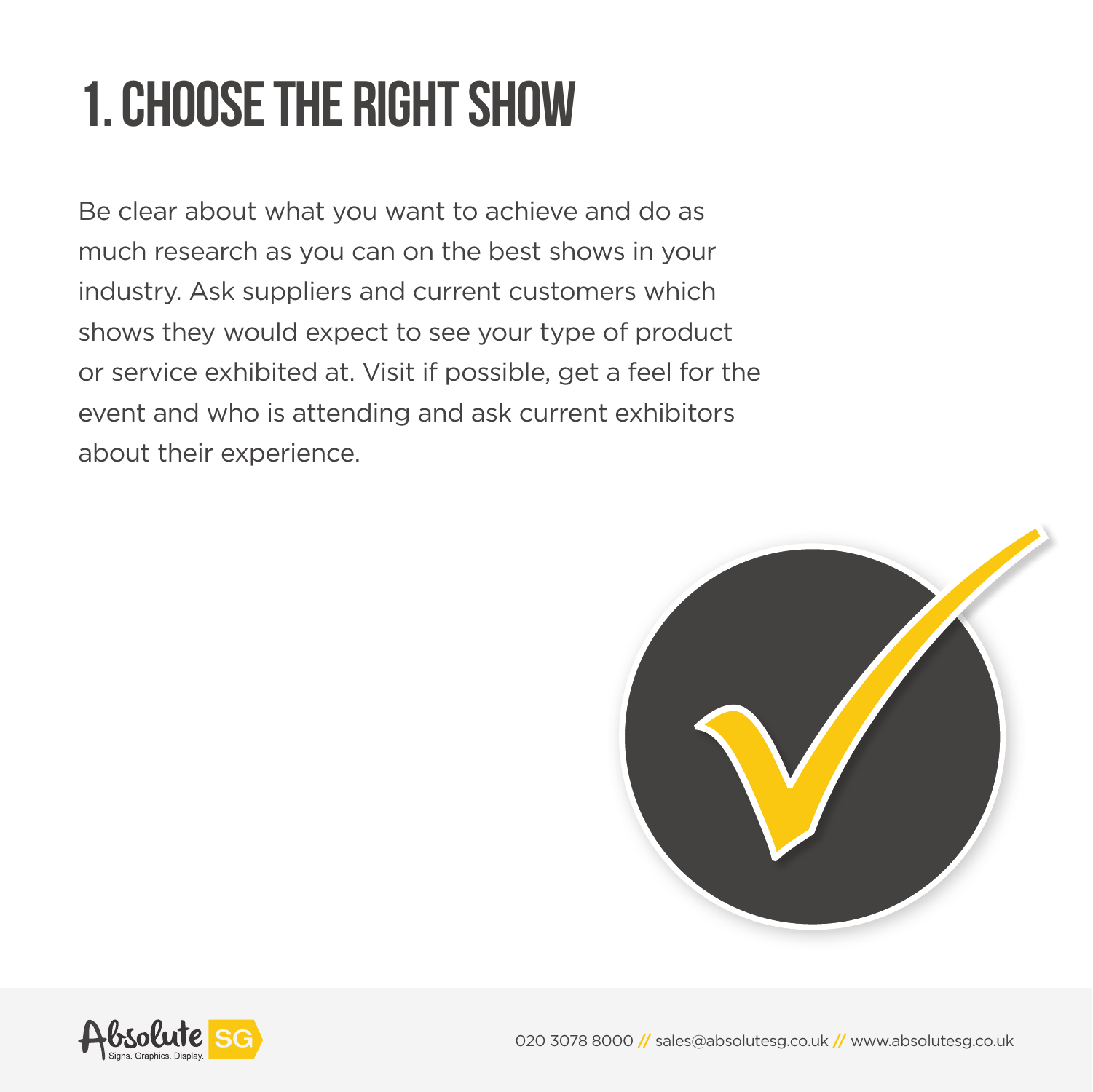# **2. Have the collateral**

What marketing materials do you need to take to the event? A good printer can supply the lot, including banners to dress your stand. As a minimum, make sure you also have lots of business cards and, depending on what you are promoting, you may want to have leaflets or information packs. And, of course, make sure you have everything in order to make or take sales, too.



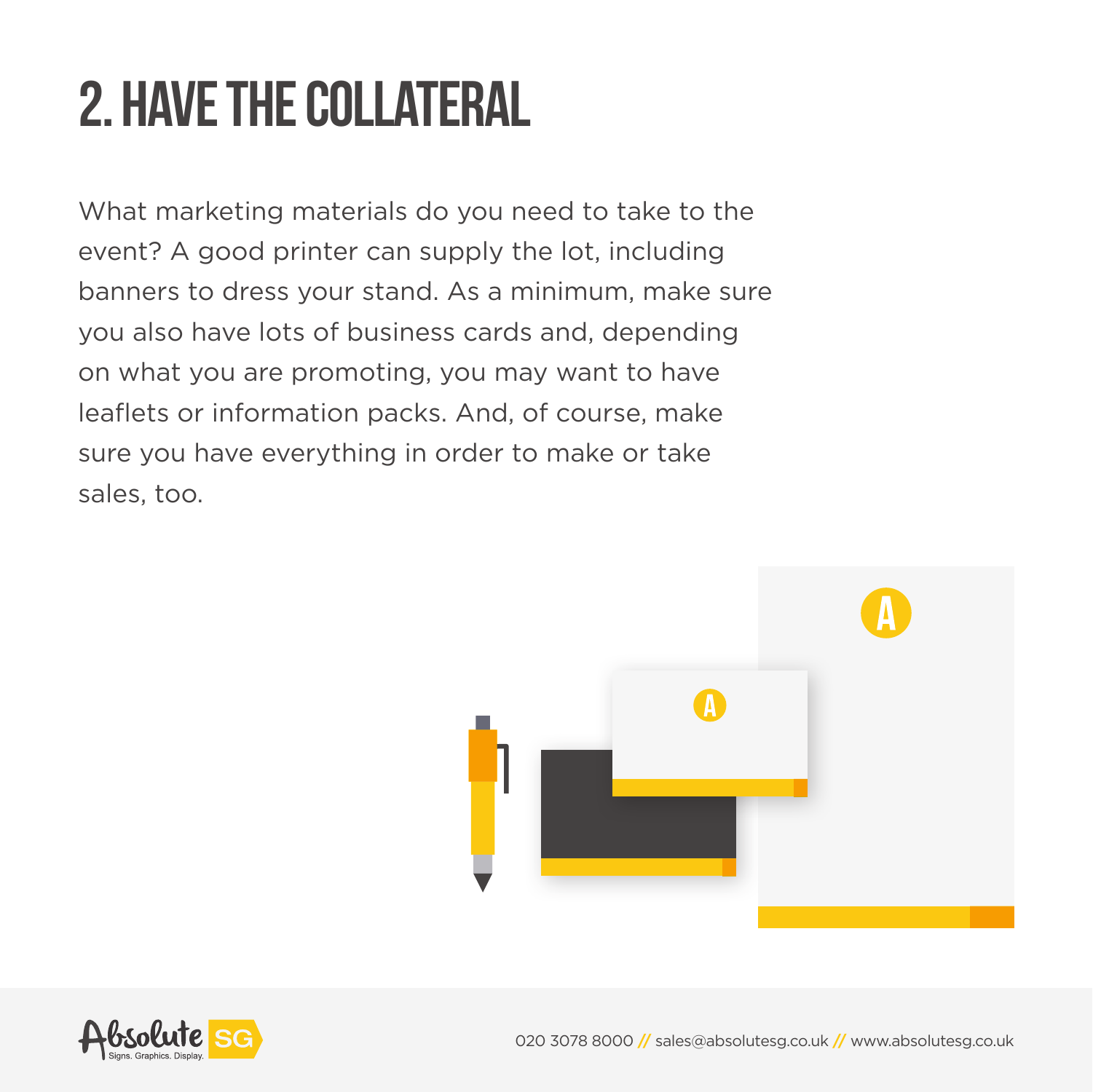#### **3. Take a team**

It's hard to get the most out of an exhibition when you are there on your own. You will need toilet breaks, at least, and it's a shame to miss out on networking with others in your industry. Plan well in advance for a team or so that at least one other person can come along with you, whether that's a colleague, friend or relative. Whoever you take along, make sure you brief them thoroughly and rehearse the key messages you want to deliver.



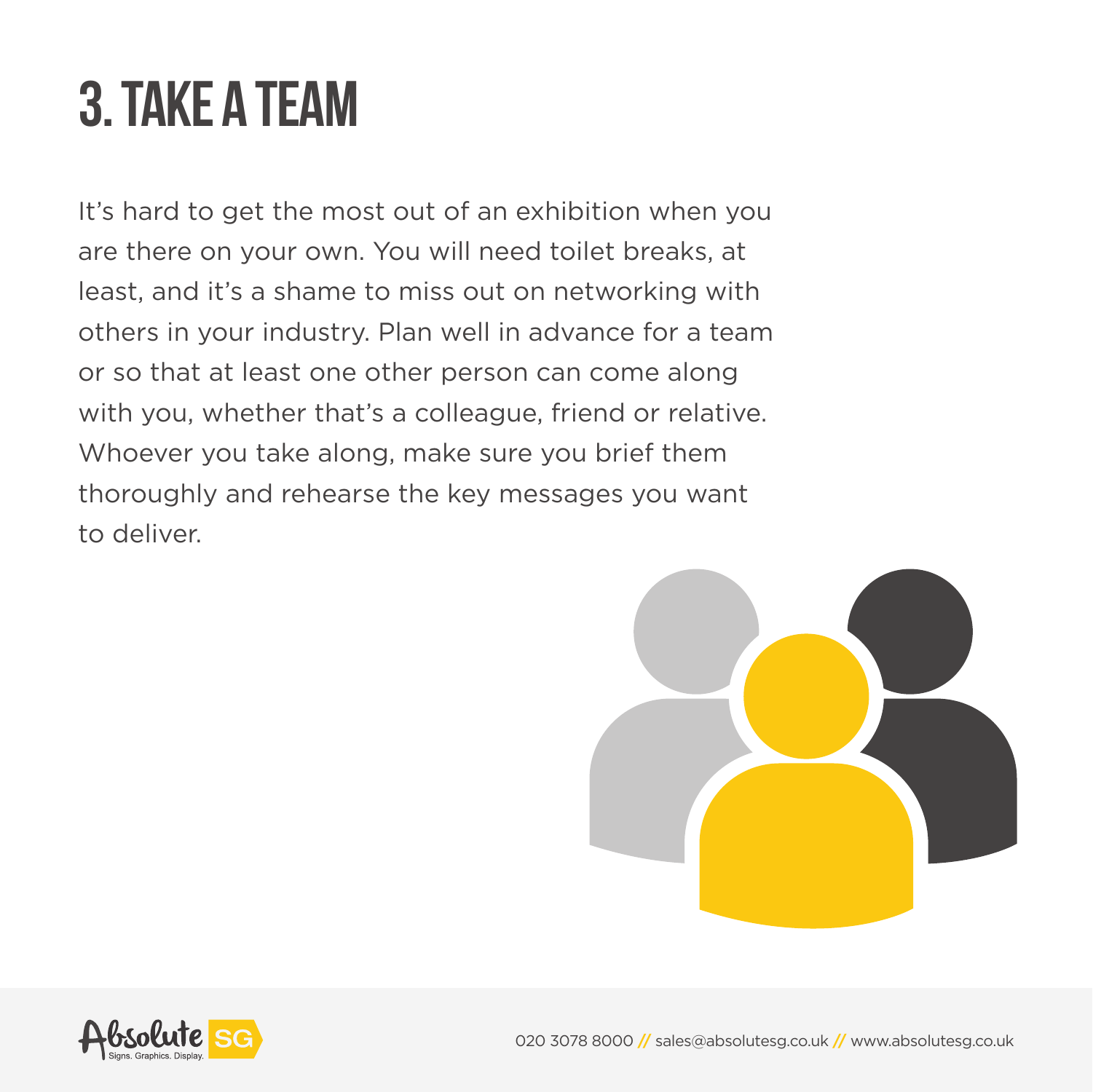# **4. Get promoting**

Promotions need to start well before the event. Is there a broader PR angle, such as the launch of a new line, that you could send out a press release about? Could you invite current customers and associates to visit you on the stand for a champagne celebration or cake?



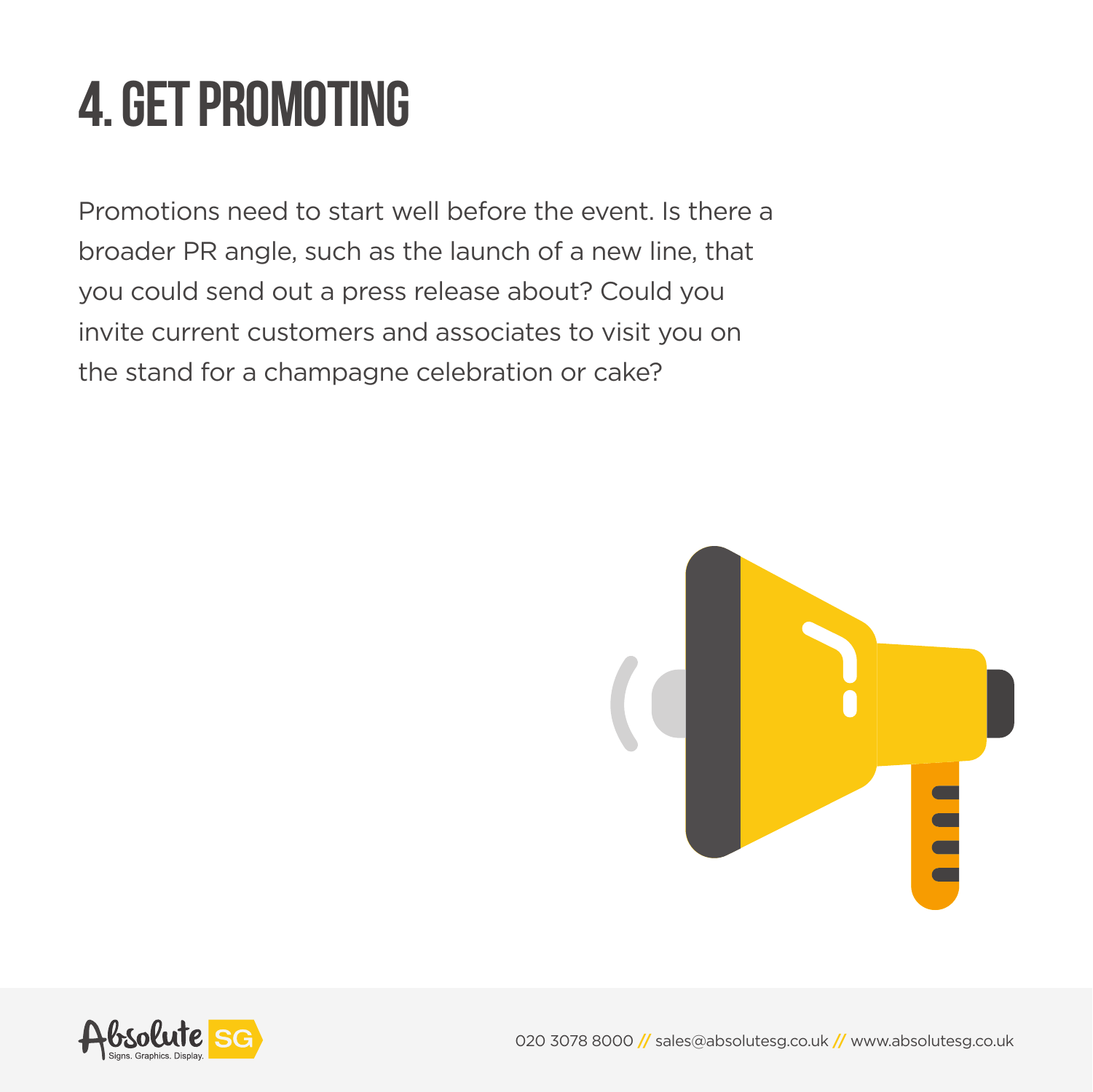#### **5. Speak up**

There are often speaking opportunities at exhibitions. Volunteer if you can. It will give people something to talk to you about – you may even have a queue! Most events, these days, also have a Twitter hashtag which adds an additional layer of conversation and direct promotion to the event.



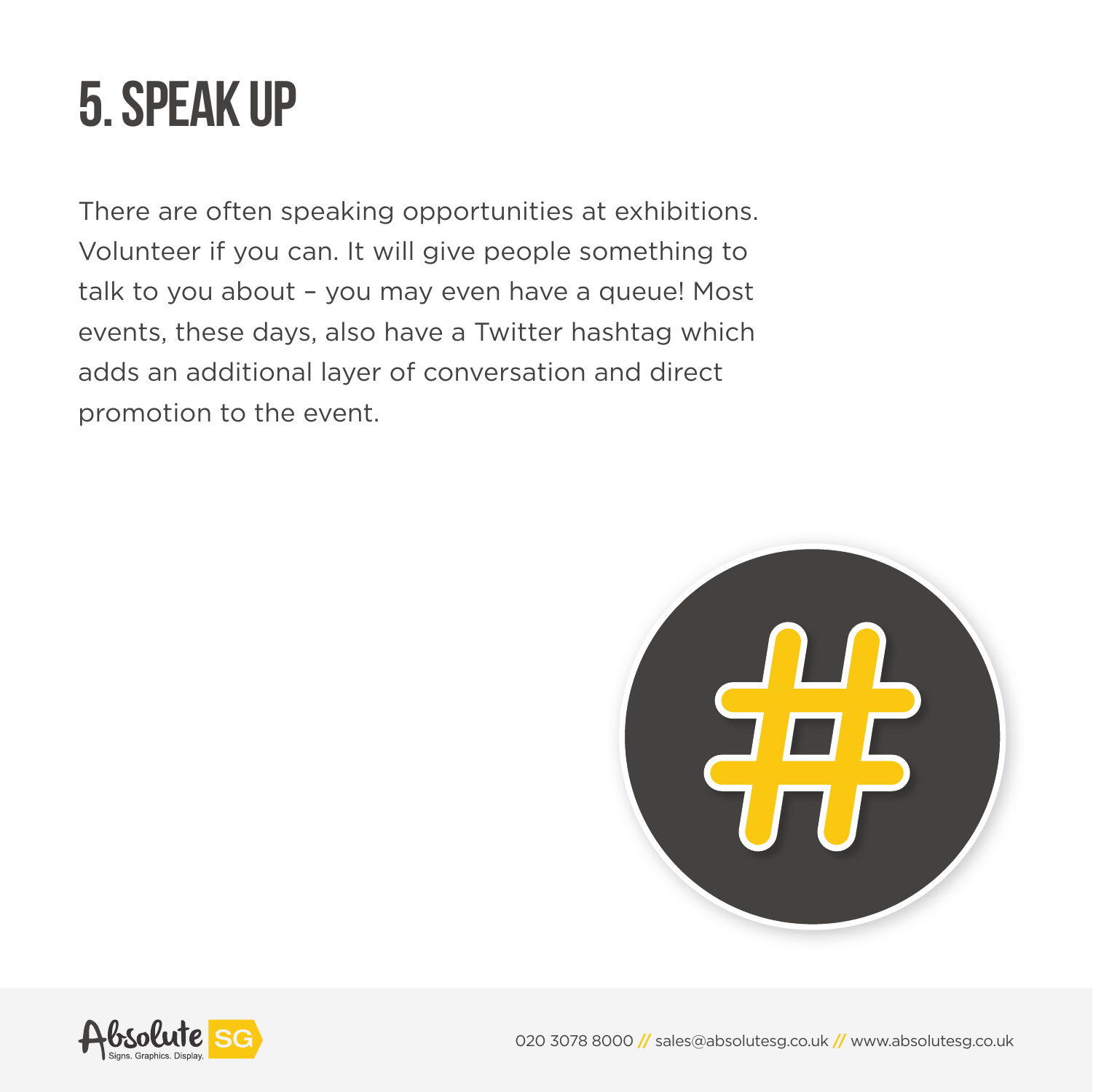# **6. Look your best**

How do you want people to feel about your business? Whatever that emotion is, for example: luxury, fun or security, make sure that your marketing materials, exhibition display stand and personal presentation reinforce it.

A good level of grooming is essential for the whole look too. Avoid clutter and the temptation to show everything; stay tightly focused on key products.



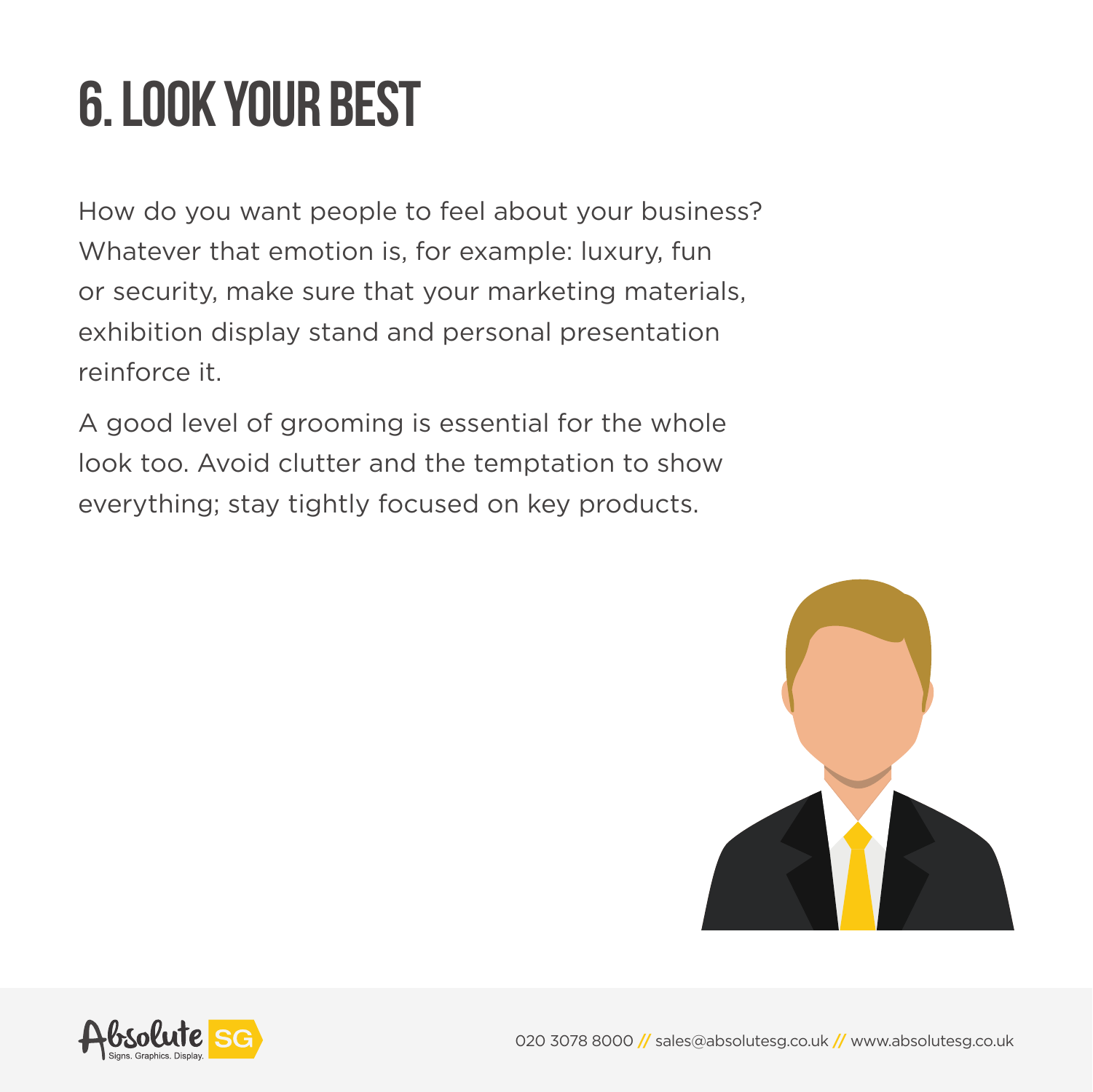# **7. A warm welcome**

Exhibitions are exhausting. But you don't want that key customer to swing by just at the moment you're in a huddle grumbling with a colleague. Do your best to stay bright and alert, maintain positive, open body language, keep your head up and smile. Then, when that dream customer finds your stand they will be pleased to see you.

Remember, exhibitions are just as tiring for visitors. Offering small snacks or sweets, or even a glass of water, is a thoughtful gesture that not only makes people feel better about your business but also encourages them to drop in and hang around.



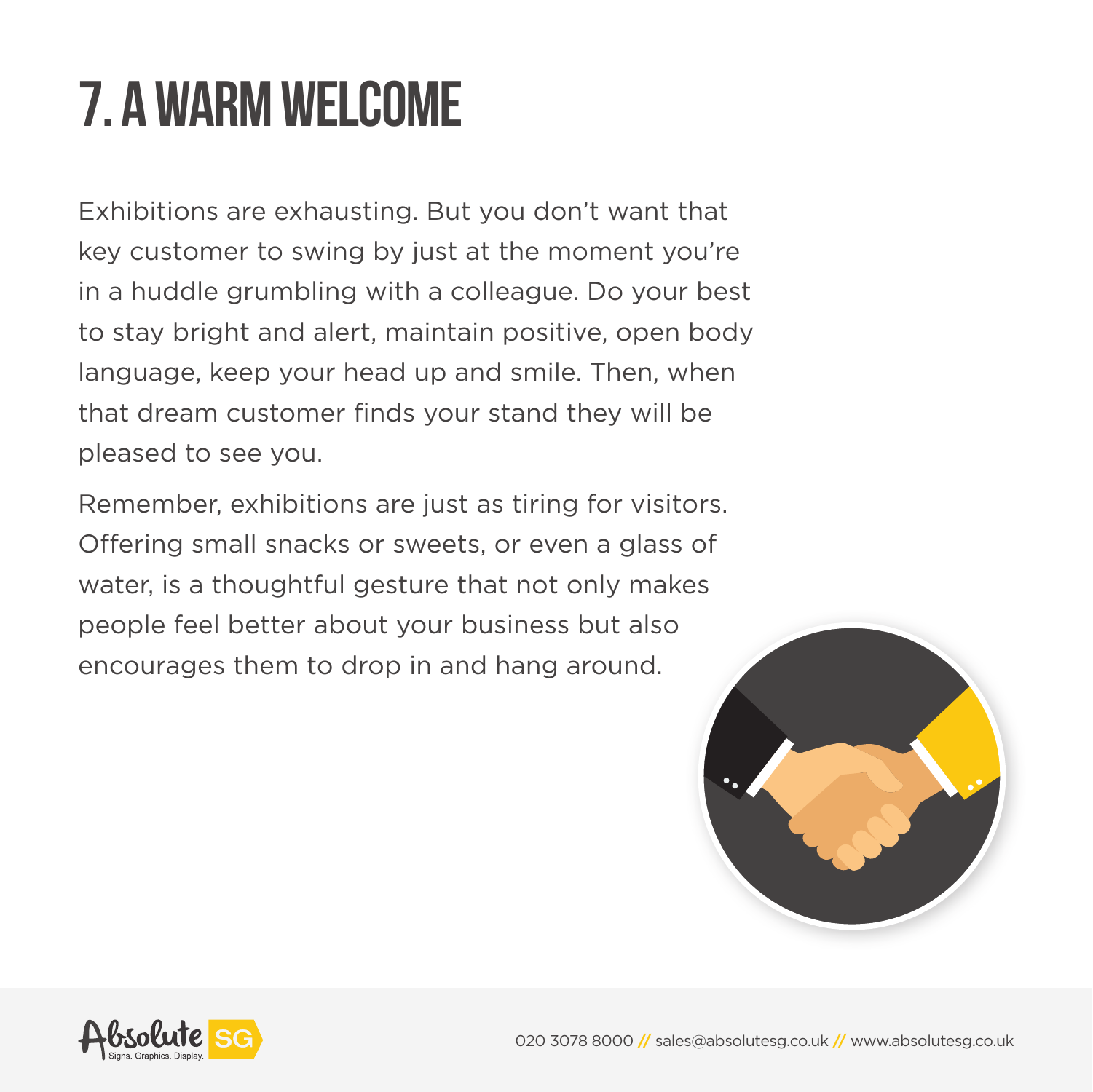# **8. Make conversation**

It helps to think of an exhibition as an opportunity for market research as much as for sales. You'll come over as curious rather than desperate, as well! Prepare a few conversation openers, not 'Can I help you?' That's a conversation closer, not an opener! It could be the offer of refreshments or asking them what the best thing they've seen at the event, so far, has been.

The objective is to lead on to feedback about your products or service. A closer look may result in a sale. Or if they could be a potential customer, get contact details so that you can send them more information, free samples, special offers or future developments.



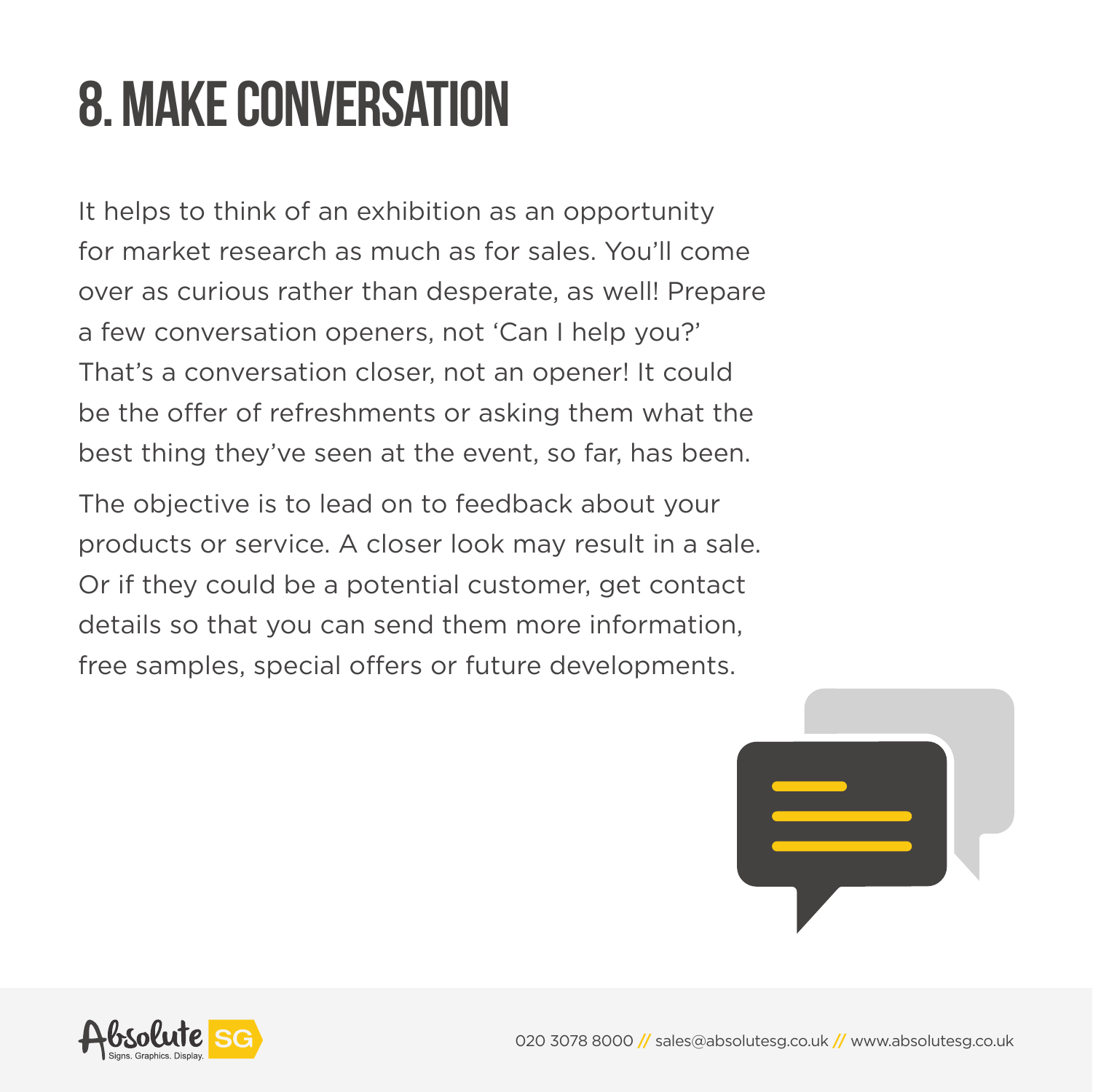#### **9. Follow-up**

No, it's not over! You're not allowed to collapse in a heap until you've done the follow-up. The best time is immediately. Add contacts to your system, fulfil all your promises and, if nothing else, send a personal email thanking people for dropping by. Sometimes that's all that's needed to prompt the sale.



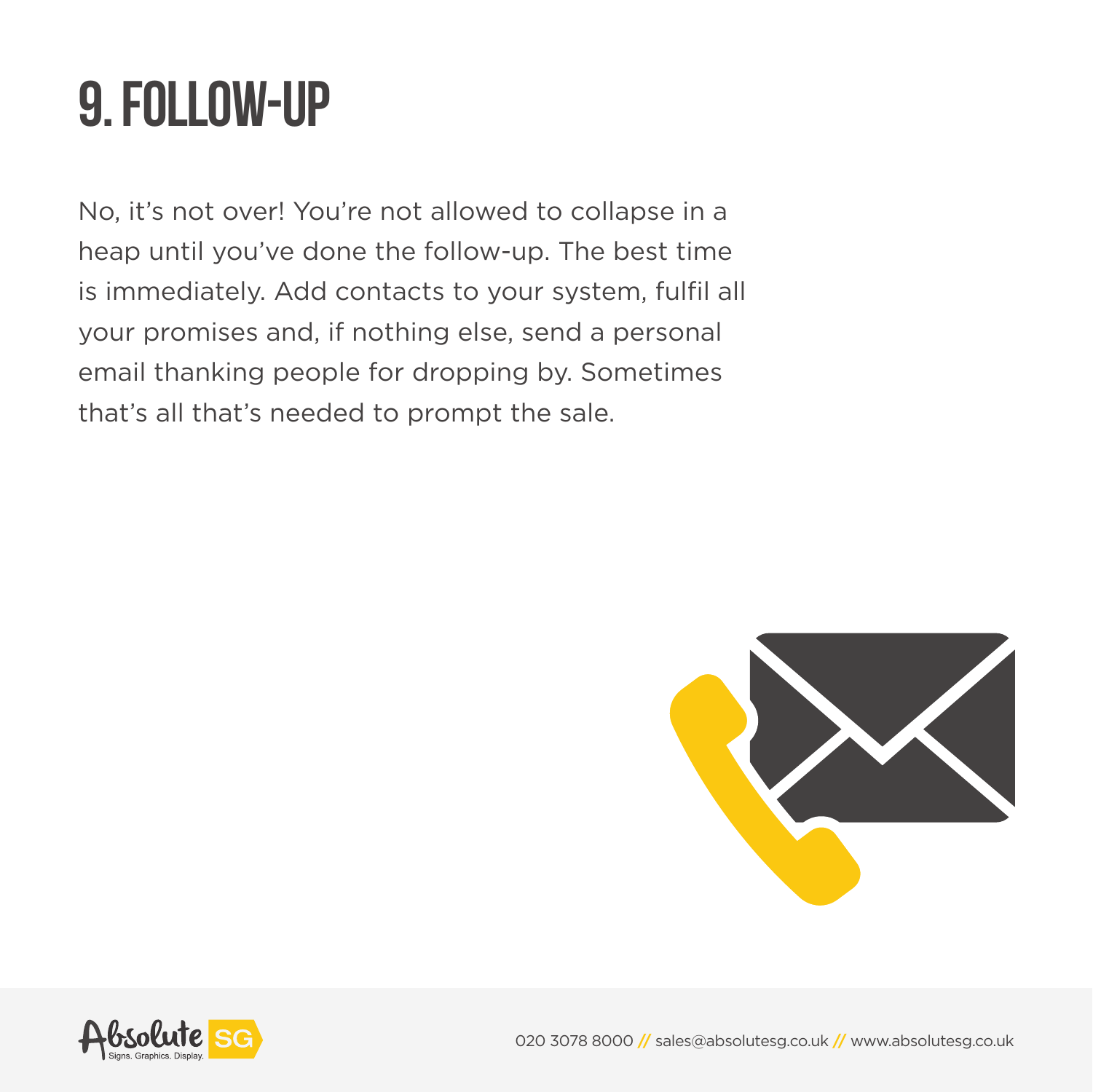#### **10. Review**

Was it worth it? Make sure that you measure the exhibition's impact in terms of potential and actual customers, sales and other opportunities. The results might surprise you and should feed into your marketing strategy. There is always room for improvement. What will you do better next time?